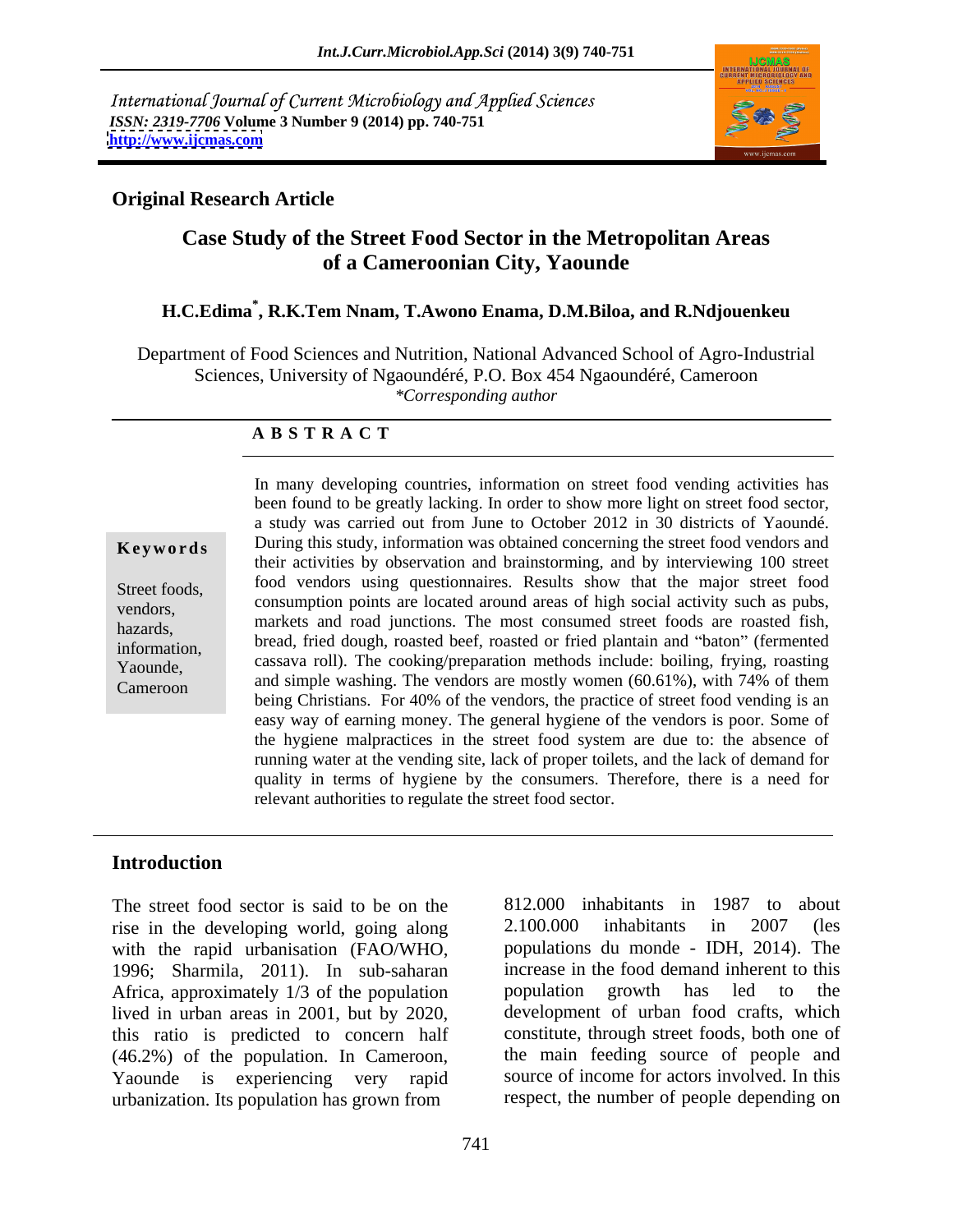street foods for their nutritional demographic profile of the vendors, requirements is significantly high, since street food system offers ready to eat foods, with popular taste and at acceptable cost. In the vendors. fact, different reasons justify the the endors. development of the street food sector: lack<br>of adequate transportation and time which<br>Results and Discussion of adequate transportation and time which do not allow workers to go home for midday meal; lack of effective system of collective catering; Precarious housing conditions in urban areas, particularly for the most disadvantaged families which do not always favor the preparation of meals at home,<br> **Secure Constant on**<br> **Produce**<br> **Produce** street food; migration phenomena which leads to the increase in the number of people living alone, often in difficult circumstances and with low incomes (Canet and N'diaye, 1996). Despite the advantages of street foods, there are numerous public health concerns that are associated with the street food sector (FAO, 1993; Sharmila, 2011). In many developing countries such as Cameroon, information on street food vending activities has been found to be acceptable cost, likewise the lack of reactly lacking. The main objective of this adequate urban transportation and time, greatly lacking. The main objective of this adequate urban transportation and time,<br>tudy is to bring out some general prevent many workers, students, study is to bring out some general information about the hygiene hazards of the street food sector in Cameroon, using a case study of Yaounde, the political capital of the country.

## **Materials and Methods**

The survey was carried out in 30 districts of Yaounde from June to October 2012. It was based on questionnaire filled out after observations. 100 vendors were interviewed. The questionnaire focused on:

- The identification of the major areas where street foods are consumed,

- The identification of the different types of

- The motivations of the vendors,

- The evaluation of the hygiene and health of the vendors.

### **Results and Discussion**

#### **Characterization of the street food sector**

### **Major points of consumption and types of street foods consumed in Yaounde**

Street foods were found to be concentrated in areas where there were a lot of social activities such as road junctions, bars, motor parks, around universities, around churches, shopping centres, markets and public buildings such as police stations, banks, ministries, petrol stations. In fact, this activity offers to urban populations' ready to eat food with the popular taste at an acceptable cost, likewise the lack of adequate urban transportation and time, prevent many workers, students, schoolchildren, to go home for meals. Due to lack of effective system of catering such as canteens on the workplace, they buy street food at cheap price compared to what they would pay for a restaurant meal or even at home.

exchanges with actors and visual actors and visual and  $\frac{1}{4}$  and  $\frac{1}{4}$  and  $\frac{1}{4}$  and  $\frac{1}{4}$  and  $\frac{1}{4}$  and  $\frac{1}{4}$  and  $\frac{1}{4}$  and  $\frac{1}{4}$  and  $\frac{1}{4}$  and  $\frac{1}{4}$  and  $\frac{1}{4}$  and  $\frac{1}{4}$  and street foods in Yaounde,<br>eggs are preferably boiled. It should be - The determination of the socio-noted that boiled practice applies also for**According to the type of food**, there are wide varieties as shown in Figure 1**,** with fried dough, roasted or fried plantain, roasted plums, meat (roasted, fried or boiled), fish (roasted, fried or boiled), bread and "baton" (fermented cassava roll) being the most consumed categories. Considering the processing forms of street foods (Fig.2), the roasted process appears in majority, particularly for meats (beef, chicken, fish and pork) and plantain, while tubers and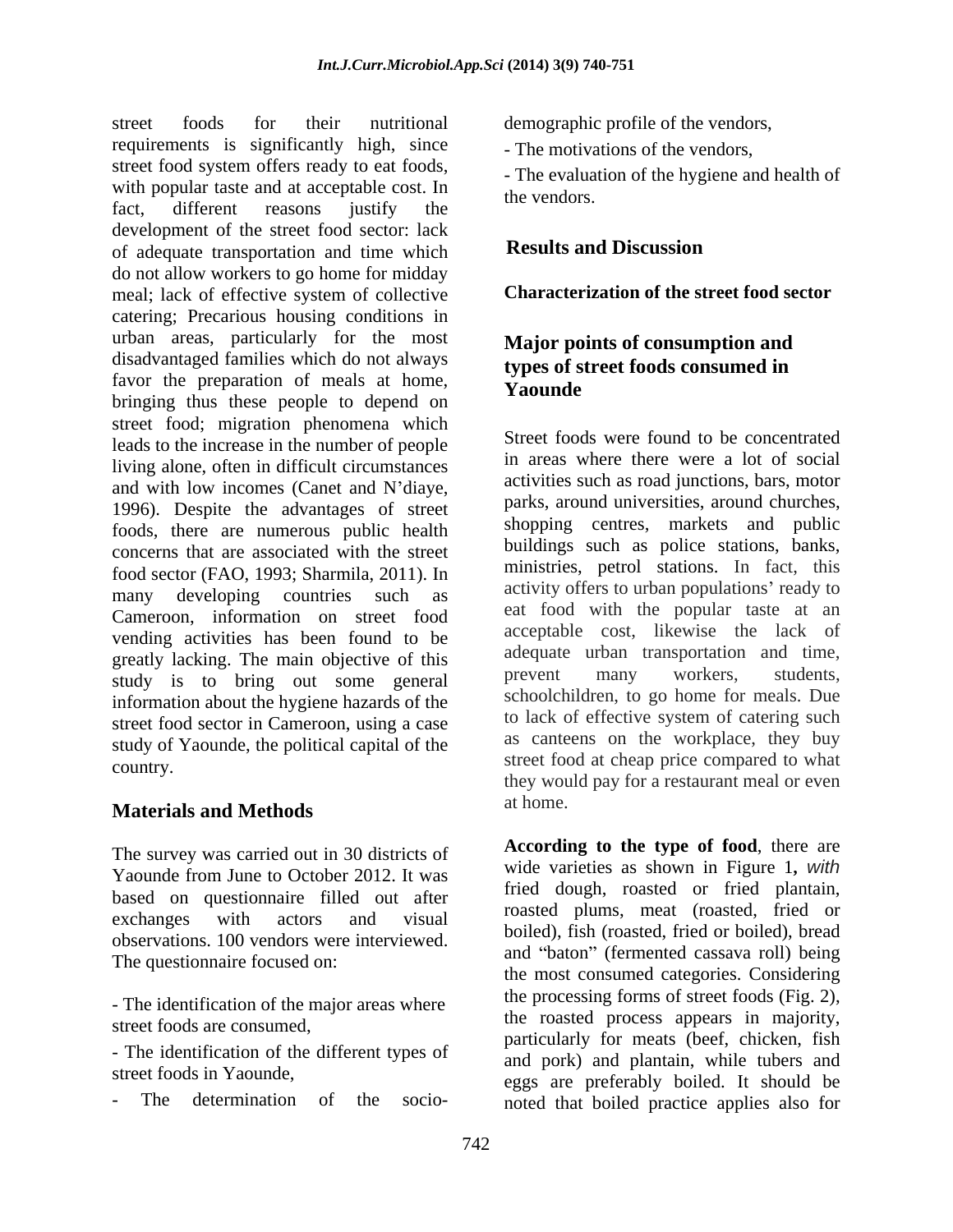The religious affiliation of the vendors is important because some religion proscribes some food or the way they are processed. By women. But since the activity has<br>Pork for instance is forbidden in Muslim become a profit making endeavour, men are religion and animal has to be slaughter according to a precise ritual. Yaounde is a<br>cosmonolitan city with diverse religions but the activity. cosmopolitan city with diverse religions, but the vast majority of these populations is Christian this can explain why Most of the **With reference to the marital status of** vendors are married vendors.  $48.48\%$  of the vendors are married vendors are Christians (Fig. 3a).

**According to their age**, up to 80% of vendors are between 21 and 40 years old with very few below 20 and above 50 (Fig. 3b). This distribution is quite normal since, the activity requires some energy to fulfil in terms of preparation and serving of foods,<br>which can be carry out mainly by active<br>**According to the level of education**, 38% which can be carry out mainly by active population. Meanwhile, it should be noticed that during school holiday, school children are involved in the activity during this period as described by FAO (1994). In fact, in families with low economic income, involvement of children during holiday is to contribute to their school fees at the resuming of school. Moreover, about  $60.61\%$  of the vendors are women, meaning sector is a significant source of financial that men are less involved in street food vending in Yaounde. In fact, this is in relation with the social organisation and behaviour of groups from which people belong. The scale of values which characterize a given group influences the particular ways they conceive their activities and their specific organizational methods. The street food vendor and especially, the stakeholders of the whole sector display behaviours strongly inspired by the cultural dimensions, and which determine specific operating schemes. One of the main elements going along with that dimension is the gender factor: it is mainly a women's

743

pork for almost 50% of vendors. activity. In Cameroon, there is traditionally a **The actors of street food system** men's activities in the production work: clear separation of women's activities and men's activities in the production work: Cooking and feeding is a female activity. That's why street food activity, considered as a feeding activity was initially undergone by women. But since the activity has become a profit making endeavour, men are progressively involved in it, which justify a significant presence of about 40% of men in the activity.

> **With reference to the marital status of vendors**, 48.48% of the vendors are married (Fig. 4). It should be note that, many vendors have entered the field of street food firstly to ensure the food needs of their families, but it became an important source of money for families as this is used by the vendors to support their family needs.

**According to the level of education**, 38% of actors are not received any formal education; 31% have managed a primary school level, and 15 % went to secondary school (Fig. 5).These results confirm those of Canet and N'diaye, (1996) who found that the majority of people involved in the street food sector in Africa have receive little education. Indeed, the street food sector is a significant source of financial activity in urban areas, especially for people whose level of education is not very high and who might not easily find another job.

Moreover, up to 97% of the actors has not received any training on food safety, which comply with the assertion of WHO (1996, 1997) indicating that the low level of education makes the training of vendors on good hygienic practices and HACCP principles too difficult. This may be considered as a risk for the consumers, since vendors could unintentionally introduce hazards in food. Despite their low education, these vendors are usually responsible for large families. In fact, some vendors have 2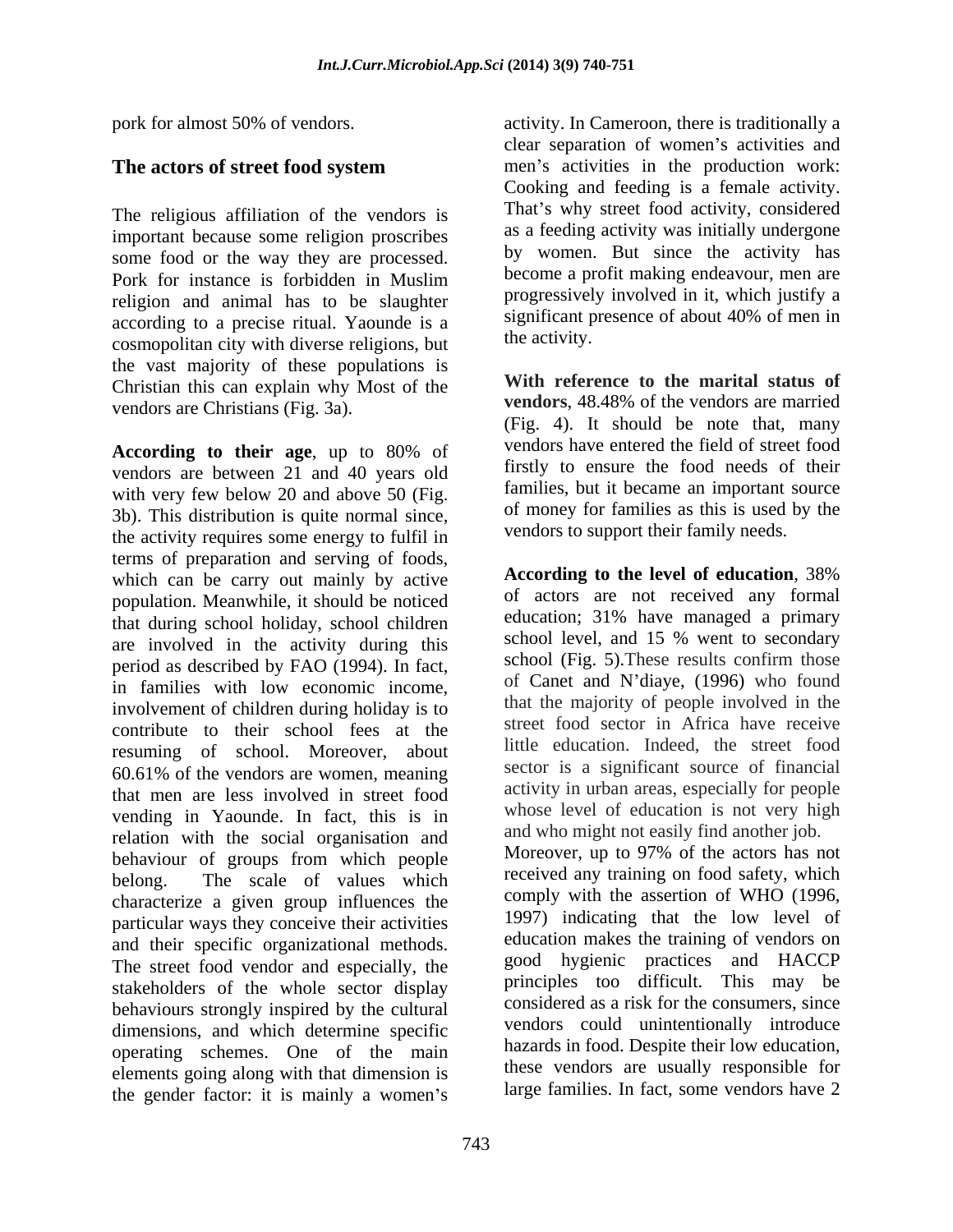to 10 children who usually go to school and were receiving support from their spouses or husbands. Moreover, 26.53% of responsibility. The significantly reduce the level of

their activities, appears as a significant driven, with low possibility of safety of hands. Results also show that up to 60%

(1991) report the use of raw materials and ingredients of poor microbiological quality or decaying, non-potable water in beverages food thus compromising the health of

# **General hygiene and health of the**

In order to be able to bring out the hazards associated with street foods in Yaounde, it was necessary to evaluate the general such as burns and cuts, they use these<br>medical kits. The fact that up to 81% of hygiene practices of the vendors and also the raw materials used in the preparation of foods. Figure 8 recapitulates some main hygienic hazards associated to vendors' skin and their malpractices.

under their responsibility (Fig. 6). As early very important as this could serve as state some of these vendors were married possible sources of contamination or hazards the vendors did not have any extra showed that a good personal hygiene can **Concerning their motivations**, 40.40% of the vendors do the vending business because that, 32% of street food vendors wore they see it as an easy way to earn money jewellery during their vending activity. The (Fig. 7). The fact that none of the vendors wearing of jewellery by the vendors can be reported to be involved in the business source of physical hazard if these get into because he or she had received training on the food being sold in the course of limits of the system in term of risk for the rings could also indirectly help in the food safety towards the consumers; meaning introduction of microbiological hazards in that the activity appears exclusively as profit food as they will prevent the proper washing control.<br>
did not cover their heads. This mal practice<br>
could lead to the introduction of hair as well<br>
Indeed, studies conducted on street food by<br>
as microbiological hazards in food. Only FAO, (1990, 1996) and Dawson and Canet women cover their heads with a scarf to **The personal hygiene of the vendors** is during the preparation and sale of street foods. Indeed, Tambekar *et al*. (2011) significantly reduce the level of microbiological contamination of street foods. In this respect, the survey showed preparation or serving. Jewellery such as of hands. Results also show that up to 60% did not cover their heads. This mal practice could lead to the introduction of hair as well as microbiological hazards in food. Only protect their hair not for hygienic reasons.

or as ice, unauthorized or improper quantity whether or not they did sustain injuries at of food additives, crockery and unsuitable times while working, 47% of those who sell packaging in contact with food or meat and fish reported that, injuries were inadequate cleaning of foods. Ultimately, common. 81% of the vendors did not cover this profit driven attitude of street vendor their wounds properly in cases of cuts, can lead to the introduction of hazards in bruises and burns. They reported that if the consumers. by fins of fish, they will simply wash the **vendors** simply fold the wound with a piece of cloth In addition, when the vendors were asked wound is not deep such as when wounded spot and continue with their work. Others declared that when they are wounded, they and continue with their activity. However, 19% of the vendors said they had first aid boxes and that when they sustained injuries such as burns and cuts, they use these medical kits. The fact that up to 81% of those who sustained frequent injuries did not treat their wounds well could be due to lack of facilities for treatment and partly to negligence. This attitude of the vendors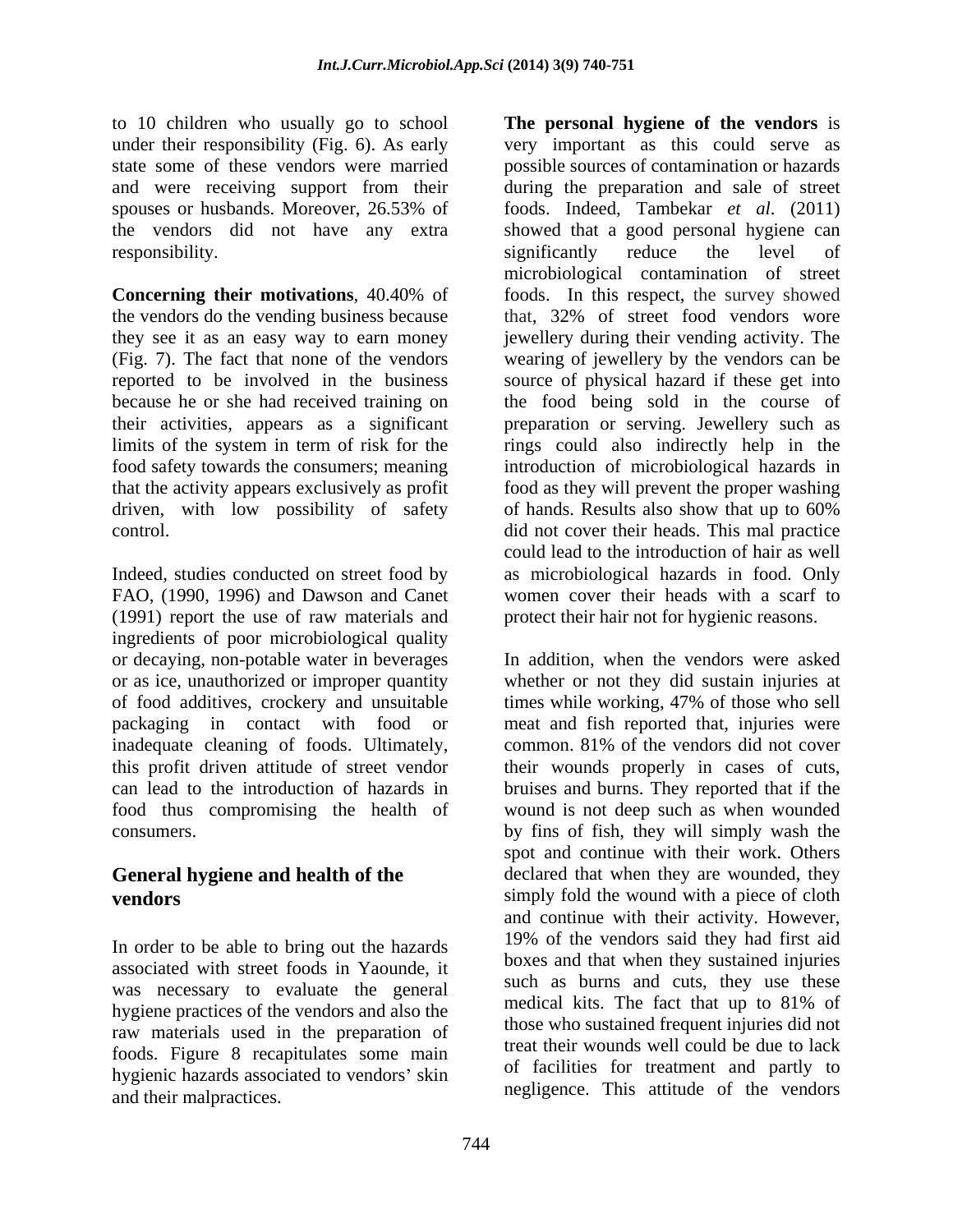could be a potential source of hazards as the<br>food can be contaminated with the blood of

**The observation of nails** shows that up to 33% of the vendors kept dirty nails. These dirty nails could harbour microorganisms were thus questioned on their hand washing which could contaminate food given that methods to see if they washed their hands 51.55% of the vendors served food with their bare hands. The dirty nails of the vendors could therefore serve as a source of microbiological hazards which could lead to the contamination of the food. From visual observation, the vendors were divided into In most case, the food handling practices two groups: those that wearing clean clothes represent a source of hazards. About 75% of and those wearing dirty clothes. The later the vendors were found to frequently display represented 54%. The wearing of clean their food without covering it, exposing the clothing can significantly reduce the degree of contamination of food (Tambekar *et al*., 2011).

**Concerning unhygienic behaviour** at the The fact that most vendors serve their foods vending site**,** it was found that 80.41% of the with bare hands and coupled with the fact vendors carried out certain mal practices that they don't wash their hands regularly such as talking over food, handling food after handling dirty objects represent a major with their hands without washing them after risk. touching money and other dirty objects. Moreover, the vendors were questioned on whether or not they had toilets which they could use. 32% reportedly did not have access to proper toilets at their vending sites. This was alarming as these vendors most likely used unauthorised places as toilets

The constant use of roadsides by many vendors was a cause for concern as these could serve as reservoirs for food contaminants. Also bar toilets mostly used by those selling roasted fish, pork and soya in front of bars were found to be generally dirty with no washing water and/or soap in ingredients used by street food vendors. It is some cases. Some of the vendors used rivers also used for the washing of equipment, and as toilets. This calls into question the for drinking. The source of drinking water is washing of hands after the use of these diverse (Fig. 11) and has been found to be

food can be contaminated with the blood of regularly after the use of toilets. This, the vendors. coupled with the fact that the toilets used by vendors were found not to wash hands the vendors were generally in a questionable state of hygiene, means that food sold by the vendors could be contaminated. The vendors well after the use of toilets. Various responses were obtained (Fig. 10).

#### **Food handling practices of the vendors**

represent a source of hazards. About 75% of food at roadsides where vehicles and pedestrian pass by raising dust which can be a source of all types of hazards, dangerous for the consumer's health who eat the food.<br>The fact that most vendors serve their foods risk.

 $(\text{Fig. 9}).$  In order to economise power. Therefore the The keeping of leftover food for later sale was another critical point in the control of the hazards associated with the street food sector as some of the vendors did not have refrigerators. It has also been noticed that refrigerators are turned off by some vendors in order to economise power. Therefore the resale of leftover food should not be encouraged as this could lead to food poisoning of street food consumers.

#### **Water used by the vendors**

toilets. Questioned on this issue, 69% of directly linked with the quality of the water**.** Water is one of the most important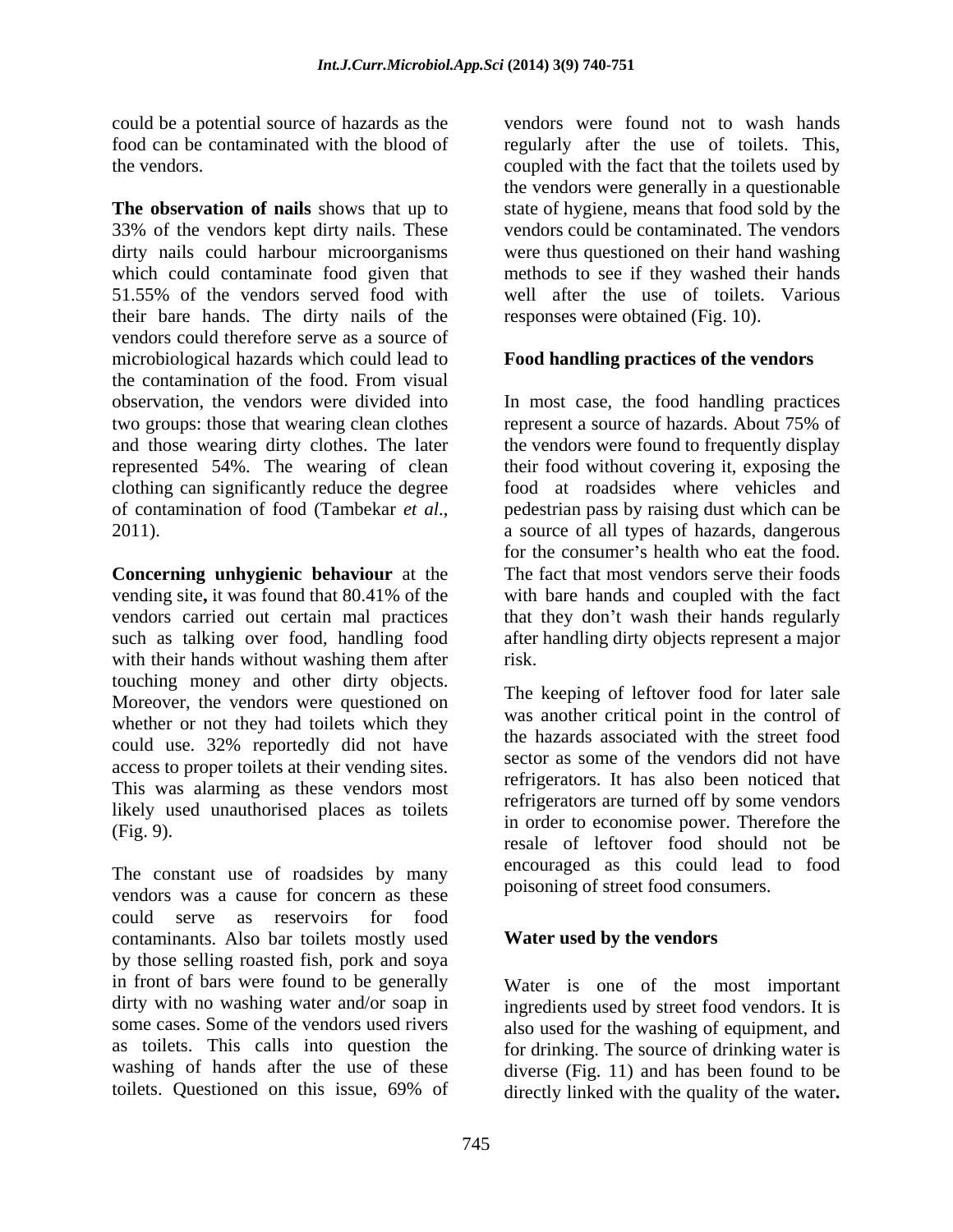

**Figure.1** Type of street food sold in Yaounde

**Figure.2** Variability of processing form of some street food types

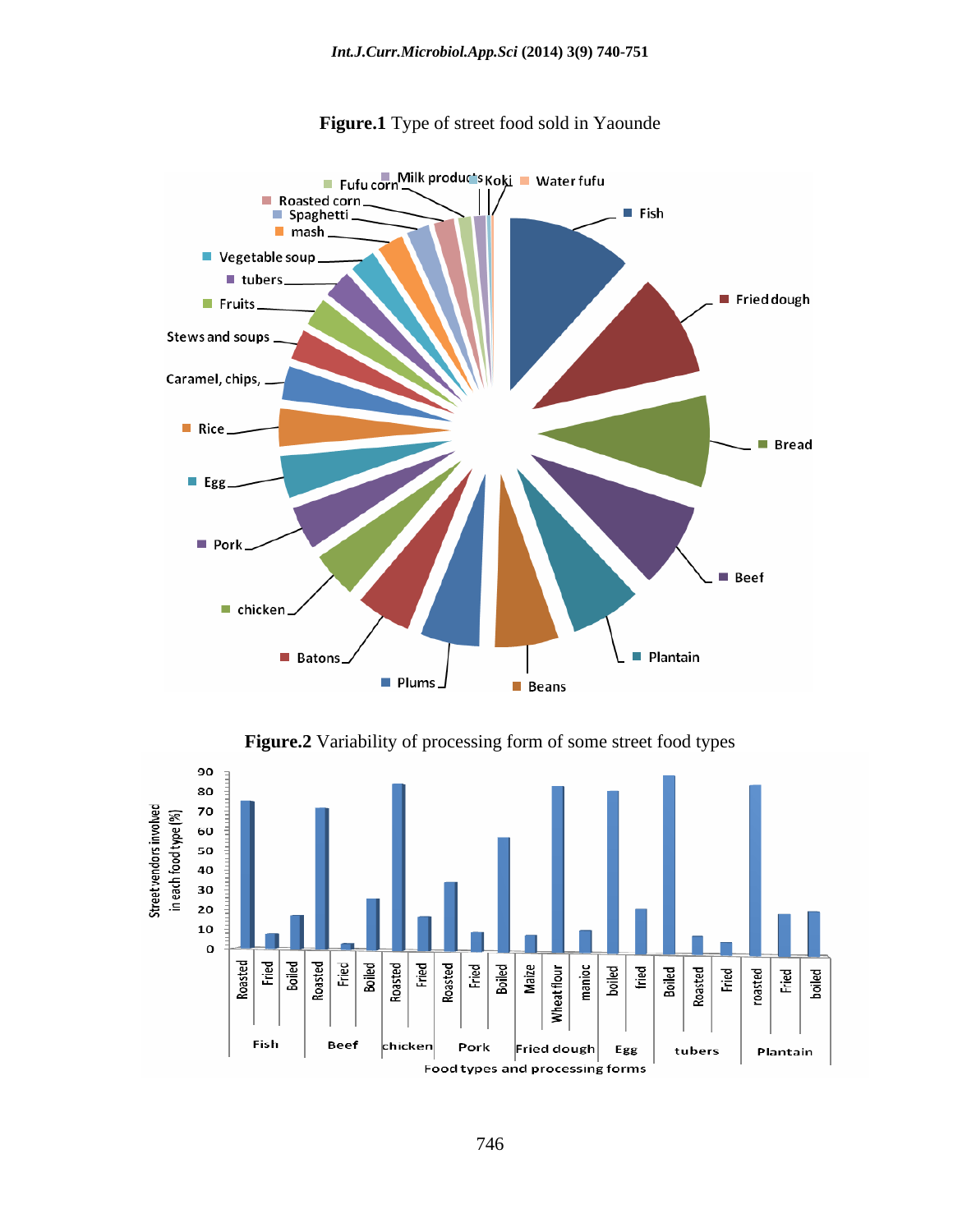



**Figure.4** Gender distribution (a) and the civil status (b) of the street food vendors



**Figure.5** Level of education of the street food vendors

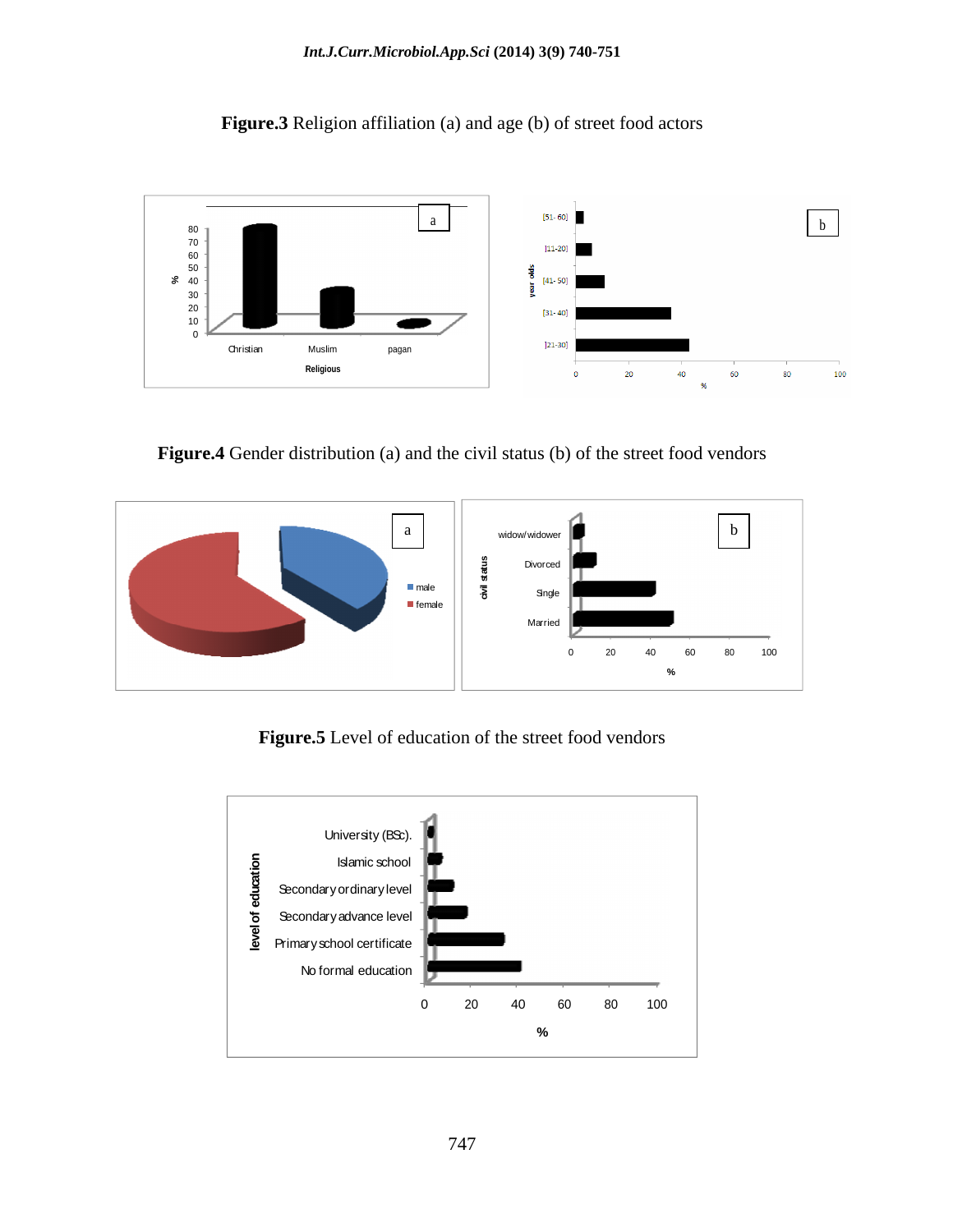

**Figure.6** Number of children or siblings taken care of by each vendor

Figure.7 The reasons (in %) why the vendors engage in their particular vending activities



Figure.8 Sources of hygienic hazards associated to vendors' skin (a) and their practices (b)

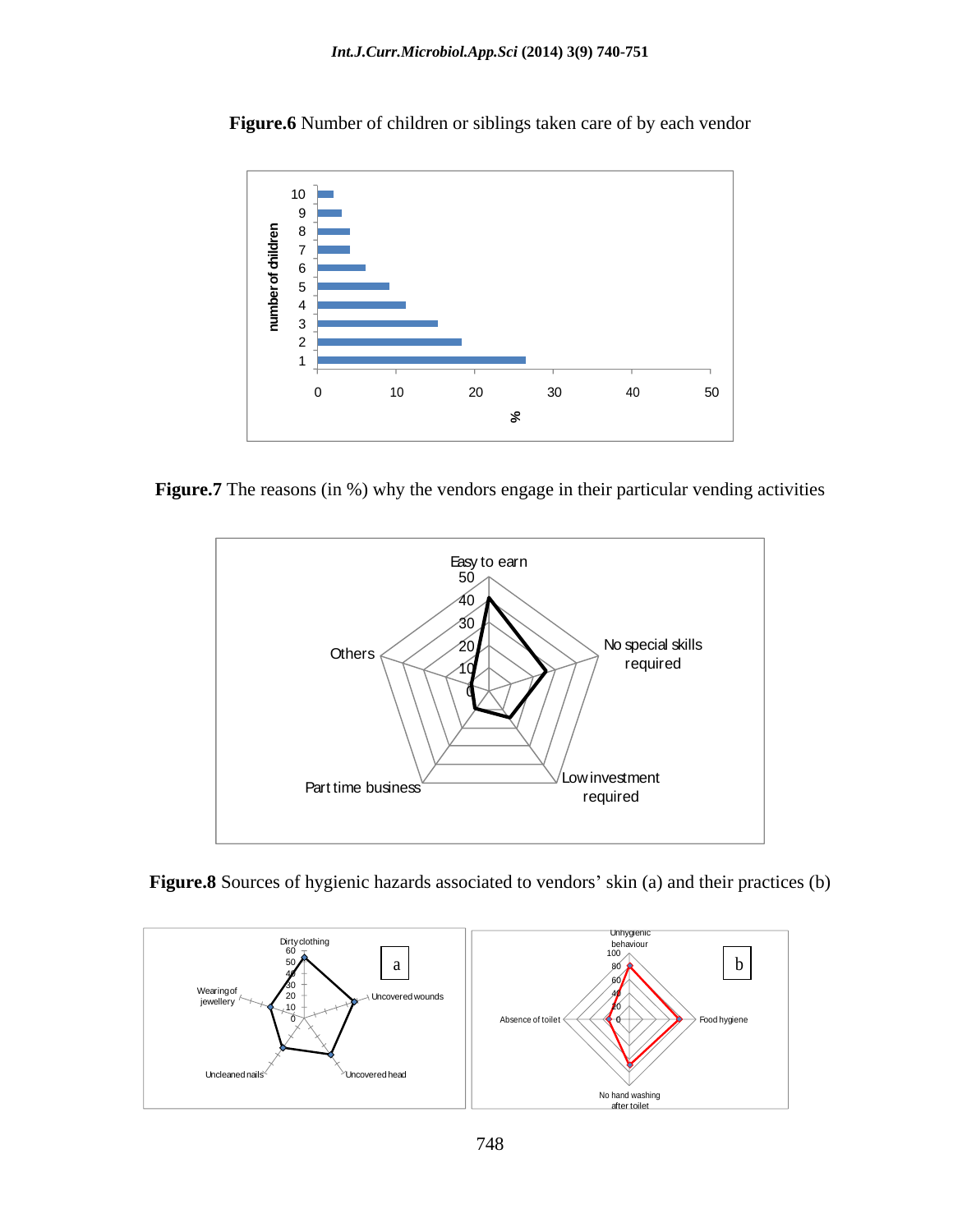

**Figure.9** The type of toilet used by the vendor





**Figure.11** Source of water offered for drinking

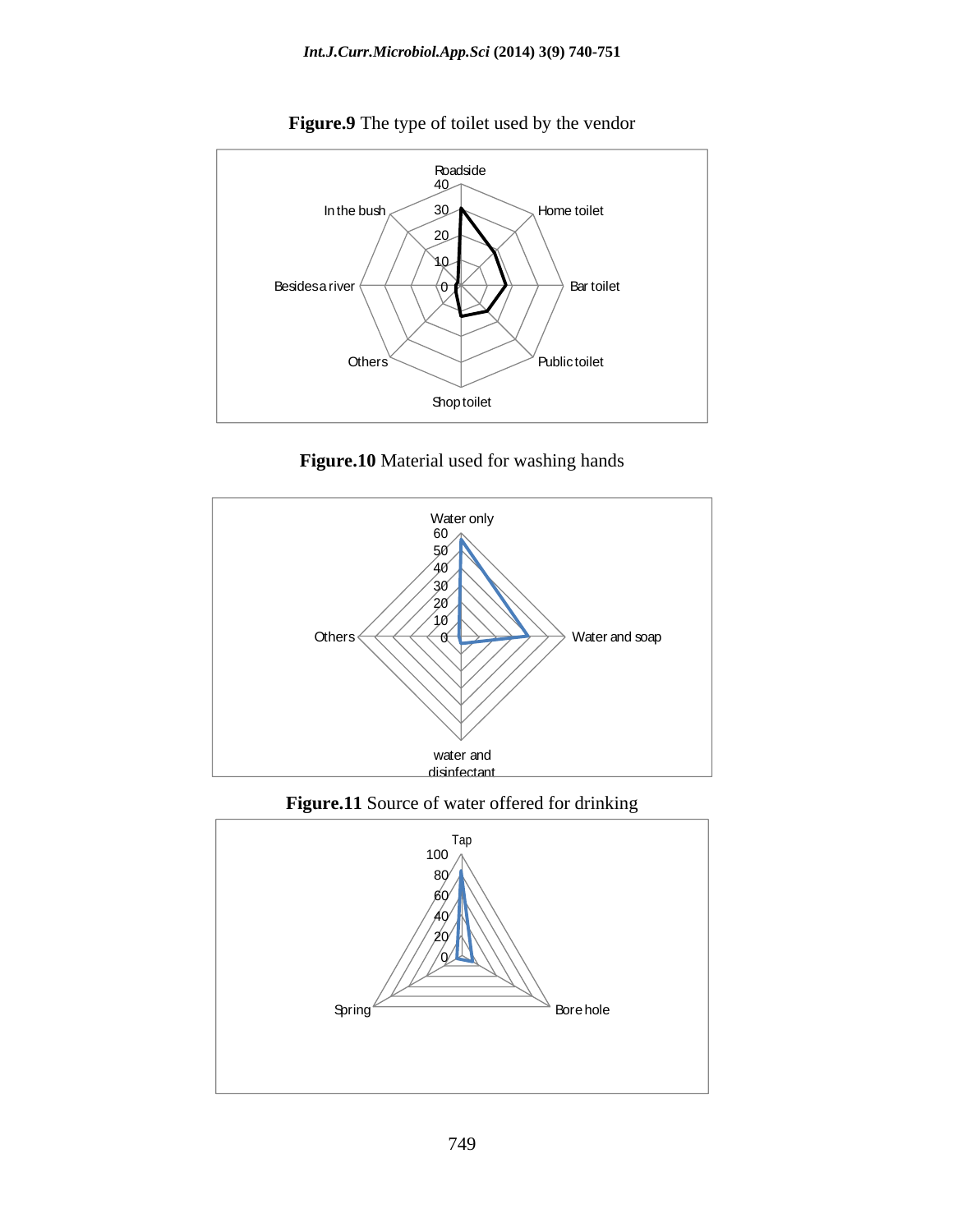

**Figure.12** Source of water used for the washing of equipment and crockery

Water from boreholes and taps have been malpractices observed included: the found to be relatively safe for drinking drinking of spring water may serve as a possible source of microbiological hazards

The fact that 65.52% used tap water and 13.79% used borehole water was **Acknowledgement** reassuring. However the usage of spring and well water was a cause for concern as This research work was supported by these sources of water have been found in "Agence Inter- établissements de previous studies to be contaminated with Recherche pour le Développement" faecal coliforms (Mwangi, 2002). Thus (AIRD). these can serve as sources of microbiological hazards in street vended<br>References food.

#### **Malpractices during food activities**

During the cooking of food, some Dawson, R.J. et Canet, C. (1991).

whereas surface waters such as those from chemically treated wood by some of those springs and streams have been found to be who roast beef**,** the cooking of food often contaminated with faecal coliforms several hours before it is transported to the (Mwangi, 2002). However in some cases selling point. During the transportation of where there are frequent incidences of the food, it was noticed the transportation pipe bursts, and where pipelines pass in open and dirty containers, which could through drainage or sewage systems, tap lead to the contamination of the food by water can become contaminated. The dust particles. During the sale of street as this water is open to environmental of water storage containers that are conditions. Not all the vendors washed difficult to clean which may lead to the their equipment at the vending site. Figure growth of microorganisms on the walls of 12 shows the various sources of the water the containers and the blowing of air into a used by the vendors. plastic paper to open and parcel food with malpractices observed included: the repeated use of frying oil, the use of foods, malpractices included the handling of food without washing of hands, the use it.

#### **Acknowledgement**

Agence Inter- établissements de Recherche pour le Développement (AIRD).

#### **References**

Canet et C. N'diaye C. (1996). Les aliments de la rue en Afrique. Rapport d'une consultation FAO

750